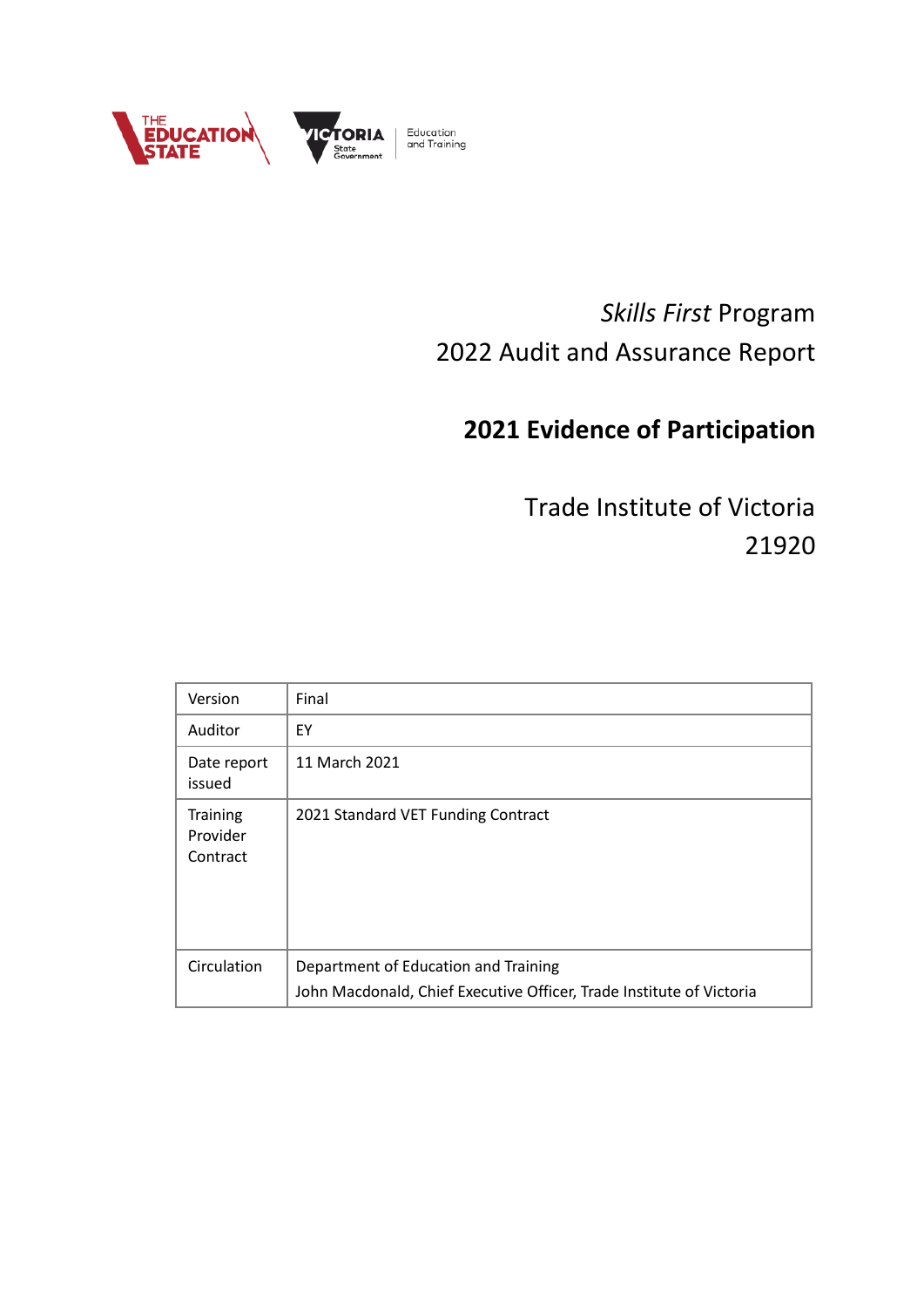## **TABLE OF CONTENTS**

| 1.1   |  |
|-------|--|
| $1.2$ |  |
| 1.3   |  |
| 1.4   |  |
|       |  |
|       |  |
|       |  |
|       |  |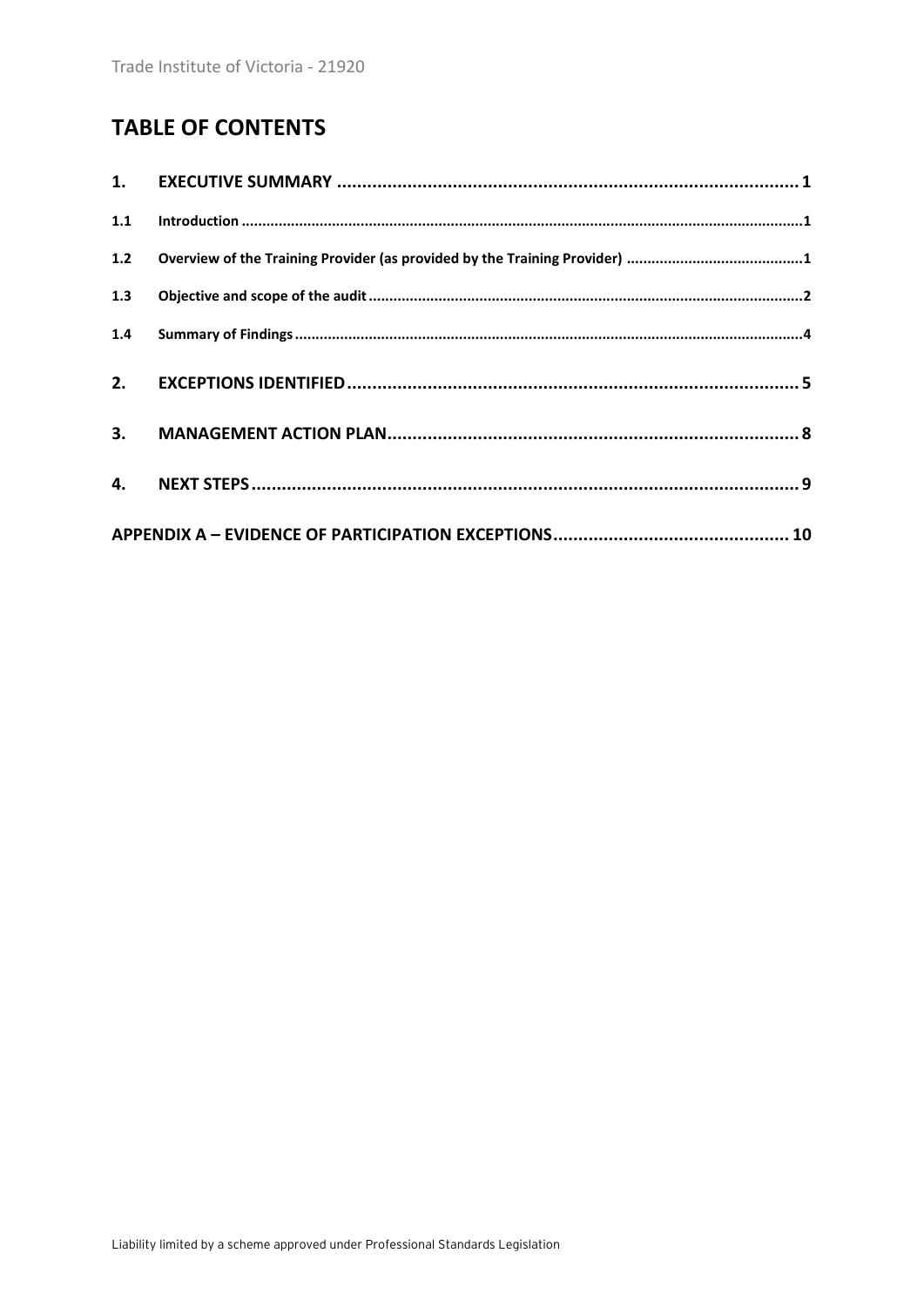## <span id="page-2-0"></span>**1. Executive Summary**

### <span id="page-2-1"></span>**1.1 Introduction**

The *Skills First* Program is an entitlement to government subsidised training for Eligible Individuals.

The Victorian Department of Education and Training (the Department) contracts Training Providers to deliver training to Eligible Individuals under the *Skills First* Program. In accordance with its *Skills First* Audit and Review Strategy, the Department undertakes assurance activity to ensure the contracted Training Providers are complying with the terms and conditions of their VET Funding Contract (the Contract).

The objectives of the *Skills First* Audit and Review Strategy are to:

- confirm that funding has been expended appropriately;
- promote training provider regulatory and standards compliance; and
- promote training provider process quality.

This audit report includes exceptions-based reporting and has been produced by an externally contracted panel of audit service providers.

This audit examined a sample of data that had been reported by Trade Institute of Victoria (TIV) to the Skills Victoria Training System (SVTS).

### <span id="page-2-2"></span>**1.2 Overview of the Training Provider (as provided by the Training Provider)**

#### **Overview / Mission Statement**

**HISTORY:** Established in 2007 by members of the construction industry, TIV is dedicated to developing the skills of people already in the construction industry, and those who seek to enter it.

**VALUES:** TIV values teamwork, persistence, initiative, compassion and respectfulness towards one another – students, colleagues and stakeholders alike.

**ETHOS:** Our Ethos comprises:

- Striving to deliver training that exceeds learners' expectations;
- An internal environment that rejoices in cultural diversity;
- Good community citizenship;
- Honesty and transparency in all of our dealings;
- Modelling industry standards of work health safety.

**TARGET DEMOGRAPHIC:** Men and women aged 18 years and older who aspire to employment outcomes in the trades of Bricklaying or Carpentry; and/or careers in low to medium rise residential or commercial construction domains including Building, Estimating and Site Management.

#### **FEATURES:**

- Substantial investments in creating 'second to none' simulated workplace environments for learners including the provision of high quality tools, plant, equipment and materials.
- Outstanding independent student survey results 2016 2020
- An abundance of construction 'know how' delivered by quality trainers and assessors.
- A sharply focussed scope of operations;
- Quality, well equipped classroom training facilities at the Williamstown base;
- Leased quality conference facilities in a variety of suburban locations.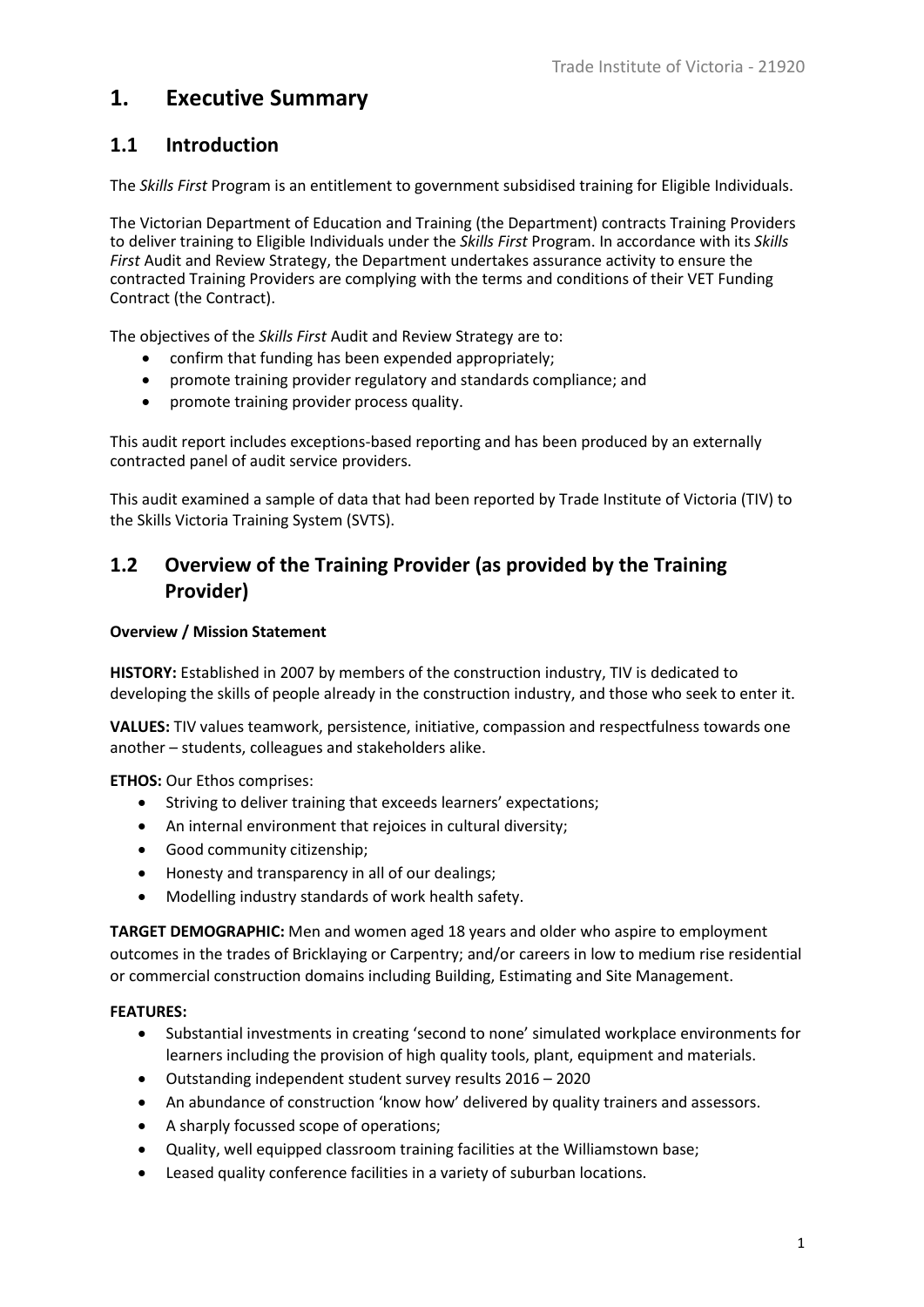### <span id="page-3-0"></span>**1.3 Objective and scope of the audit**

TIV was provided with 135 of 135 sample data records on 9 February 2022 at 12:30pm.

EY conducted the audit remotely which commenced on 14 February 2022 and concluded on 18 February 2022. An entry meeting was held with the Training Provider's Compliance and Continuous Improvement Manager, Chief Executive Officer and General Manager.

| <b>Entry Meeting</b> | <b>Date:</b> | 14/02/2022                                                                                                                                                | Time: | 9:00am |  |  |
|----------------------|--------------|-----------------------------------------------------------------------------------------------------------------------------------------------------------|-------|--------|--|--|
| <b>TIV Attendees</b> |              | 1 John Macdonald (Chief Executive Officer), 2 Narelle Weeks<br>(Compliance and Continuous Improvement Manager), 3<br>Peter Giannopoulos (General Manager) |       |        |  |  |
| <b>EY Attendees</b>  | (Consultant) | 1 Elleny Mikropoulos (Consultant), 2 William Vong                                                                                                         |       |        |  |  |

The objective of the Evidence of Participation (EOP) audit was to identify whether documentation/material that meets the EOP requirements of the Contract, is available to support claims that the Training Provider has made for funding under the Contract. The following procedures were performed:

- obtained a sample/s of subjects, as reported by the Training Provider via the SVTS, provided by the Department;
- held an Entry Meeting with the Training Provider's CEO or authorised delegate;
- obtained documentation/materials from the Training Provider for each student/subject in the sample;
- provided the Training Provider with the opportunity to present available documentation/materials for each sample;
- identified whether the documentation/materials provided by the Training Provider met the requirements of Schedule 1, Clause 9 of the Contract, as applicable;
- considered the information provided by the Training Provider in identifying the factual findings in this report;
- held an Exit Interview with the Training Provider's CEO or authorised delegate to discuss the findings, develop a Management Action Plan, and provide the Training Provider with the final list of exceptions; and
- requested management comments and incorporated these into the final report as appropriate.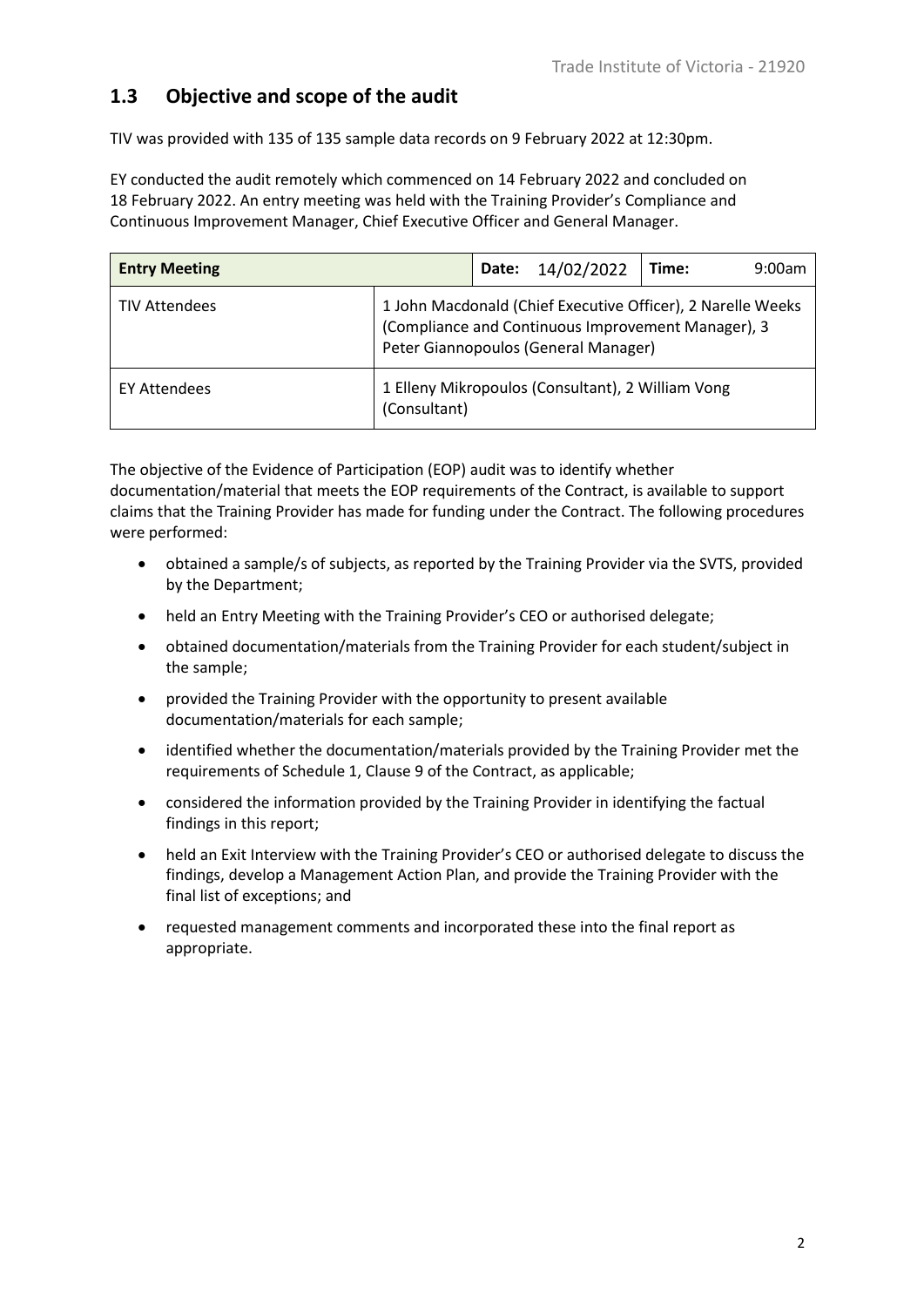#### **Conclusion of audit activity**

At the conclusion of the audit fieldwork on 16 February 2022 at 12:15pm, a close-out meeting was held to discuss the possible exceptions and ascertain if further evidence may be available to support the items noted as an exception. The Training Provider was granted 24 hours to locate and provide the documents not provided at the time of the fieldwork.

TIV provided the misplaced documents by the above specified timeframe on 17 February 2022 at 12pm.

Where exceptions have been identified, the results have been incorporated into the findings set out in Section 1.4 and Section 2 of this report and a list of exceptions is attached at Appendix A.

| <b>Close Out Meeting</b> | In Person:                                                                                                       |            | Date: | 16/02/2022 |                     |  |
|--------------------------|------------------------------------------------------------------------------------------------------------------|------------|-------|------------|---------------------|--|
|                          |                                                                                                                  | Via Phone: |       | Time:      | 12:15 <sub>pm</sub> |  |
| <b>TIV Attendees</b>     | 1 John Macdonald (Chief Executive Officer)<br>2 Narelle Weeks (Compliance and Continuous Improvement<br>Manager) |            |       |            |                     |  |
| <b>EY Attendees</b>      | 1 Elleny Mikropoulos (Consultant), 2 William Vong (Consultant)                                                   |            |       |            |                     |  |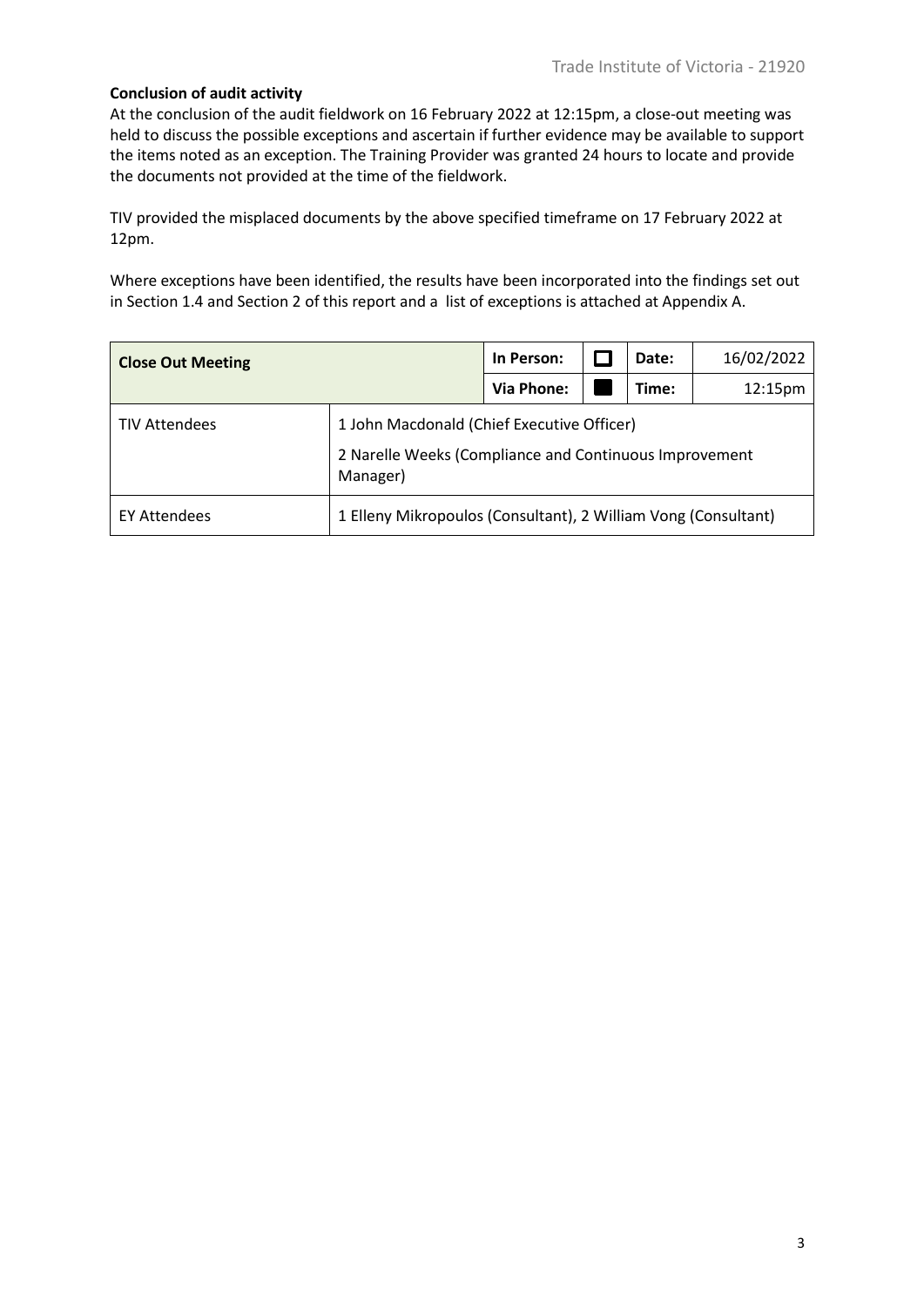### <span id="page-5-0"></span>**1.4 Summary of Findings**

| <b>EOP Meets</b><br><b>Requirements</b> | <b>No. of Subject</b><br><b>Commencements</b> | <b>Explanatory Notes</b>                                                                                                                                                                       |
|-----------------------------------------|-----------------------------------------------|------------------------------------------------------------------------------------------------------------------------------------------------------------------------------------------------|
| Y                                       | 120                                           | There is EOP for the sampled subjects in accordance with<br>the Contract, as applicable.                                                                                                       |
| N                                       | 15                                            | EOP was not provided for the sampled subjects in<br>accordance with the requirements of the Contract, as<br>applicable.<br>Further detail is provided at Section 2 - Exceptions<br>Identified. |

The table below summarises the factual findings of the EOP audit:

| <b>Total Sample</b> | 135    |
|---------------------|--------|
| <b>Error Rate %</b> | 11.11% |

The factual findings above represent a calculated **error rate of 11.11%** of which TIV management has been advised at the exit interview held on 23 February 2022 at 10:00am.

#### **Training Provider Responsibility**

TIV was responsible for providing EOP to meet the requirements of the Contract as applicable.

#### **Training Provider Management Comment:**

Each of TIV's clustered units of competence open with a power point overview that integrates each unit within the cluster. The intention is to create strong relationships between common or complimentary actions that enhance learning effectiveness and efficiency. In addition to the session plans, the detail of each course's content, structure, delivery and assessment is contained in the Learner Assessment Guides that are supplied to each learner, and in the Trainers' Assessment Guides that are supplied to the respective Trainers.

The session plans that have been provided to EY as additional evidence do not specify, whilst do not exactly cover an individual unit code or name, have been designed to match the resources provided to the TIV students, and trainers and assessors.

The power-point has the additional evidence to show what content was covered in the training session. The first 60 minutes of each session for the clustered units covers the performance criteria and knowledge evidence that is unit neutral between the two units in question.

These resources were not asked to be provided at any stage during the audit process, and whilst TIV could have provided these, we feel that the first point of Evidence of Participation, and subsequent documentation sufficient covers the requirement and the request by EY.

TIV has available the resources, and timetables for review upon request.

**Provided by:**  Name: John Macdonald Position: CEO Date: 03.03.2022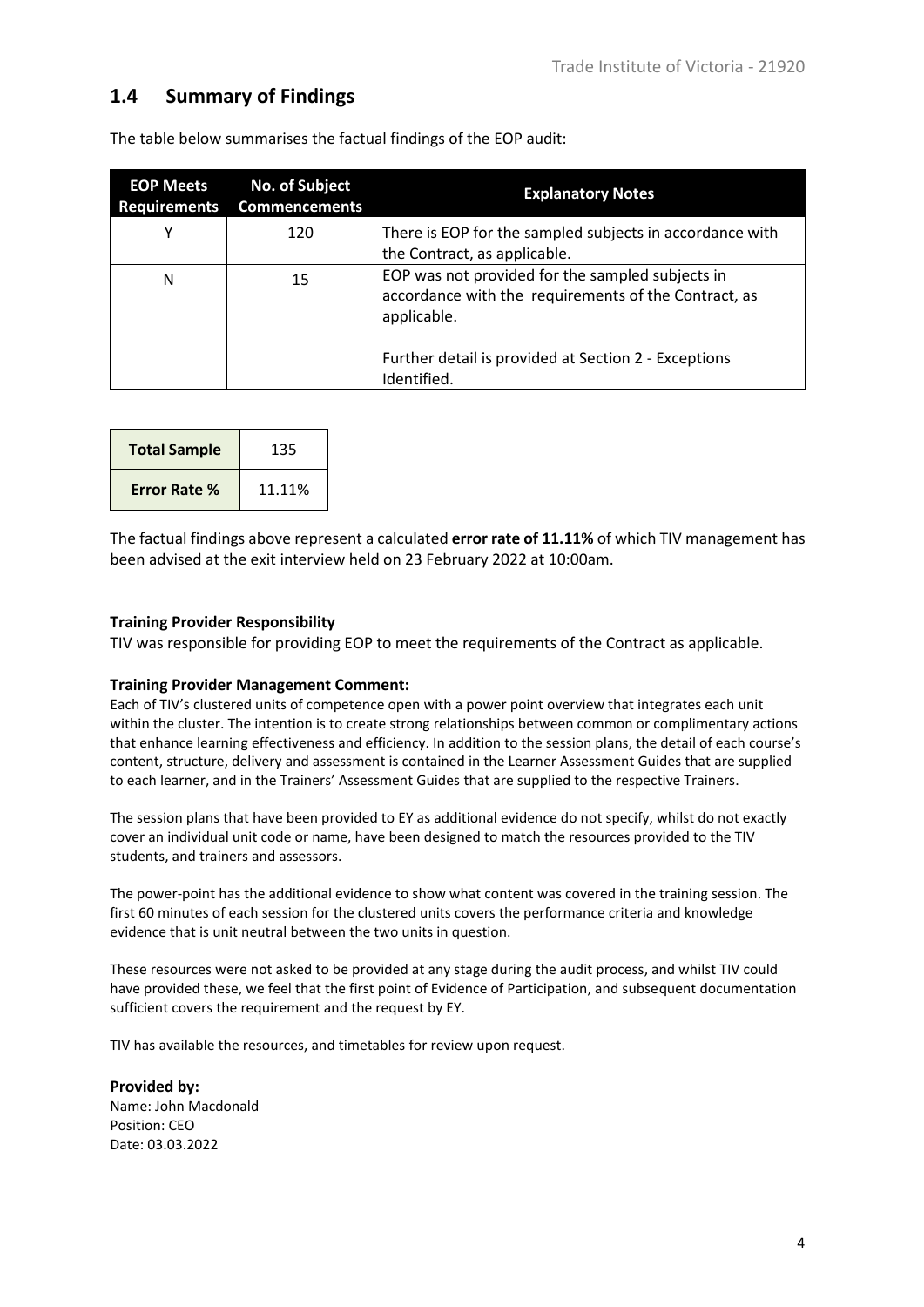## **2. Exceptions Identified**

The table below outlines the exceptions identified in Section 1.4.

<span id="page-6-0"></span>

| Ref. | <b>Nature of exceptions identified</b>                                                                                                                                                                                                                                         | <b>Number of</b><br>exceptions | Error rate on<br>total sample | <b>Explanatory notes</b>                                                                                                                                                                                                                                                                                                                                                                                                                                                                         | <b>Training Provider comments on</b><br>cause of non-compliance                                                                                                                                                                                                                                                                                                                                                                                                                                                                                                                                                                                                                                                                                                                                                                                                                                                                                                                                                                                              |
|------|--------------------------------------------------------------------------------------------------------------------------------------------------------------------------------------------------------------------------------------------------------------------------------|--------------------------------|-------------------------------|--------------------------------------------------------------------------------------------------------------------------------------------------------------------------------------------------------------------------------------------------------------------------------------------------------------------------------------------------------------------------------------------------------------------------------------------------------------------------------------------------|--------------------------------------------------------------------------------------------------------------------------------------------------------------------------------------------------------------------------------------------------------------------------------------------------------------------------------------------------------------------------------------------------------------------------------------------------------------------------------------------------------------------------------------------------------------------------------------------------------------------------------------------------------------------------------------------------------------------------------------------------------------------------------------------------------------------------------------------------------------------------------------------------------------------------------------------------------------------------------------------------------------------------------------------------------------|
| 2.1  | The Training Provider did not provide a valid<br>first point of EOP in the first month of<br>training for units of competency which were<br>greater than 30 days in duration, as required<br>by Schedule 1, clause 9.6(b) of the 2021<br><b>Standard VET Funding Contract.</b> | 15                             | 11.11%                        | Examination of 135 units of<br>competency identified 15<br>instances where a valid point of<br>EOP was not provided in the<br>first month of training for units<br>with a duration greater than 30<br>days. Specifically, additional<br>evidence provided to support<br>the clustered delivery of units<br>did not demonstrate the<br>subjects that were delivered in<br>each training session. In all 135<br>instances, a valid second point<br>of evidence was sighted in the<br>student file. | In accordance with 9.7 c) If a Skills First<br>student withdraws from a subject<br>enrolment, an attendance roll dated<br>the same as the Activity Start Date<br>alone is not sufficient Evidence of<br>Participation, unless the Training<br>Provider can provide additional<br>evidence to show what content was<br>covered in the training session. This<br>additional evidence must show that it<br>was not simply an induction,<br>information session or orientation<br>class, and that training and/or<br>assessment occurred in relation to the<br>subject indicated on the attendance<br>roll.<br>TIV has provided lesson plan as<br>requested. EY called on 17/2/2022<br>requesting further attendance rolls to<br>work in conjunction with the session<br>plans. This was provided as requested.<br>EY at no stage requested evidence of<br>what is covered in the training session.<br>The fluidity between the clustered<br>units is based on the Elements and<br>Performance criteria, and the required<br>skills knowledge for each of the 15 |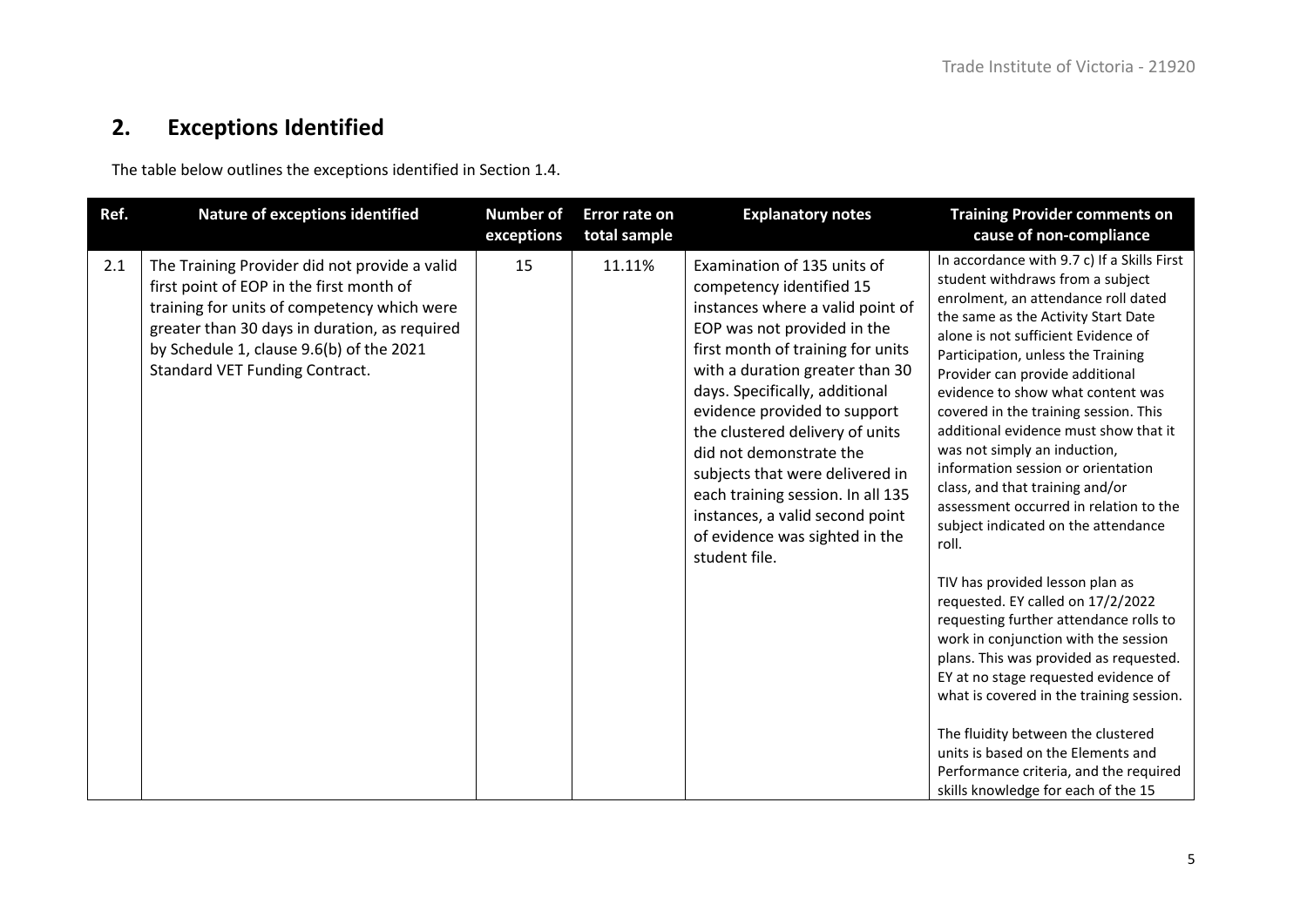|  |  | non-compliances. TIV feels that the     |
|--|--|-----------------------------------------|
|  |  | evidence of participation is covered    |
|  |  | and has been provided.                  |
|  |  |                                         |
|  |  | The session plans that have been        |
|  |  | provided, do show the number of         |
|  |  | sessions that have been structured for  |
|  |  | each of the clustered units. TIV has    |
|  |  |                                         |
|  |  | provided subsequent evidence at EY's    |
|  |  | request showing that each of the 15     |
|  |  | students in question have attended the  |
|  |  | majority of, or in most cases all the   |
|  |  | required sessions. (see Training        |
|  |  | Provider Comments).                     |
|  |  | <b>EY Comment: During fieldwork,</b>    |
|  |  | attendance rolls were provided          |
|  |  | demonstrating student attendance on     |
|  |  | the Activity Start Date (ASD).          |
|  |  | Additional evidence was requested       |
|  |  | during the 24-hour period to            |
|  |  | demonstrate what units of               |
|  |  | competency were delivered within        |
|  |  | each training session (for clustered    |
|  |  | delivery), and to demonstrate that the  |
|  |  | training session on the ASD was not an  |
|  |  | induction or orientation (for           |
|  |  |                                         |
|  |  | withdrawn students). Prior to the end   |
|  |  | of the 24-hour period, EY contacted     |
|  |  | the Training Provider to request        |
|  |  | further attendance rolls beyond the     |
|  |  | ASD, to further support the first point |
|  |  | of EOP for withdrawn students where     |
|  |  | the session plans may be insufficient.  |
|  |  | The Training Provider provided the      |
|  |  | requested session plans and             |
|  |  | attendance rolls. The session plans     |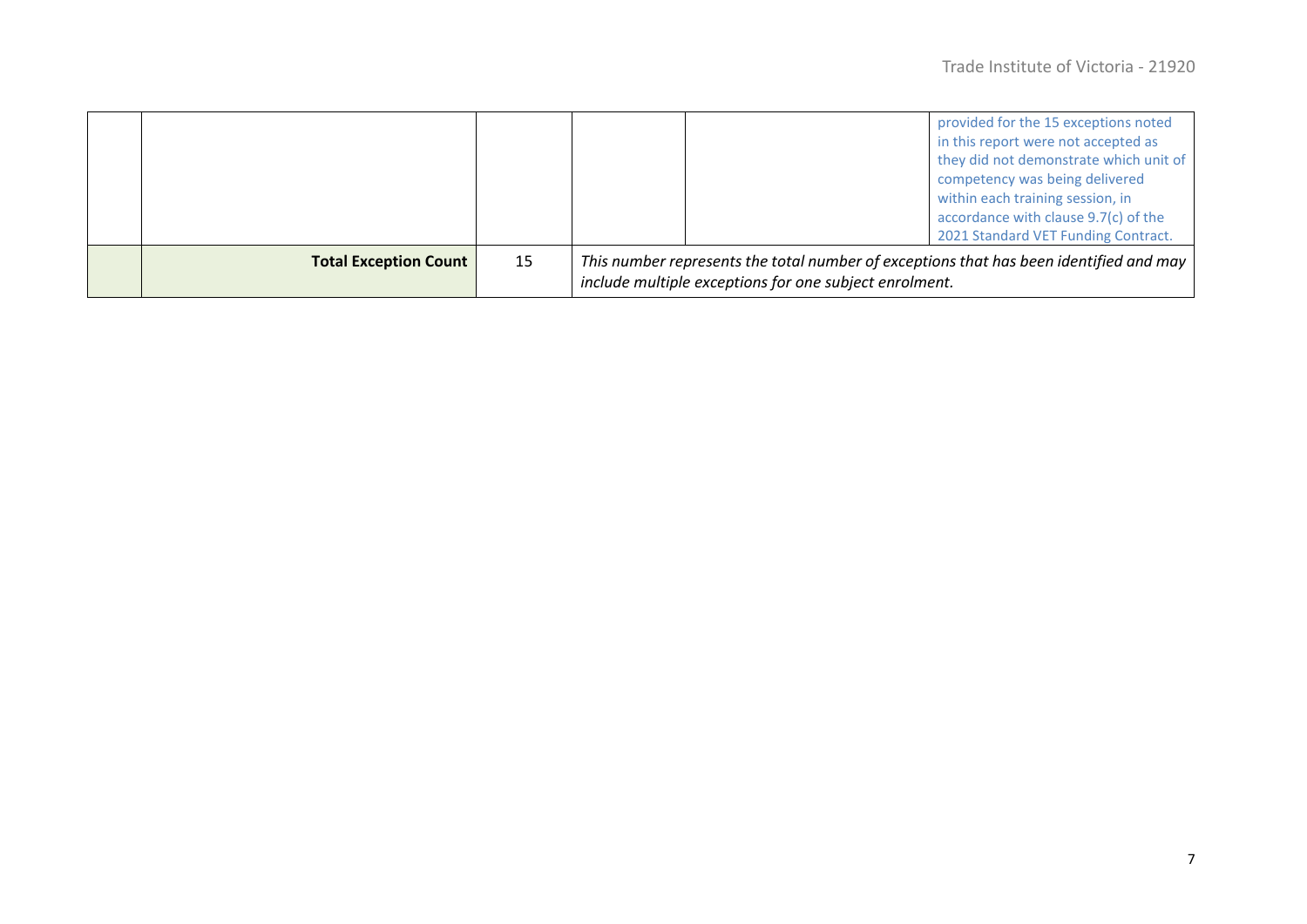## **3. Management Action Plan**

<span id="page-9-0"></span>

| Ref. | <b>Nature of exceptions</b><br>identified                                                                                                                                                                                                                                       | <b>Action to correct non-compliance</b>                                                                                                                                                                                          | Responsible<br>Person | <b>Target</b><br><b>Completion Date</b> |
|------|---------------------------------------------------------------------------------------------------------------------------------------------------------------------------------------------------------------------------------------------------------------------------------|----------------------------------------------------------------------------------------------------------------------------------------------------------------------------------------------------------------------------------|-----------------------|-----------------------------------------|
| 3.1  | The Training Provider did not<br>provide a valid first point of<br>EOP. A valid attendance roll<br>was provided for clustered<br>delivery, however there was<br>no differentiation between the<br>units that were being<br>delivered in the session<br>attended by the student. | To ensure that there is no confusion or misinterpretation of the Skills First<br>Contract, moving forward all clustered delivery session plans will be reviewed<br>to ensure that the clustered unit codes and names are listed. | Peter<br>Giannopoulos | 30/04/2022                              |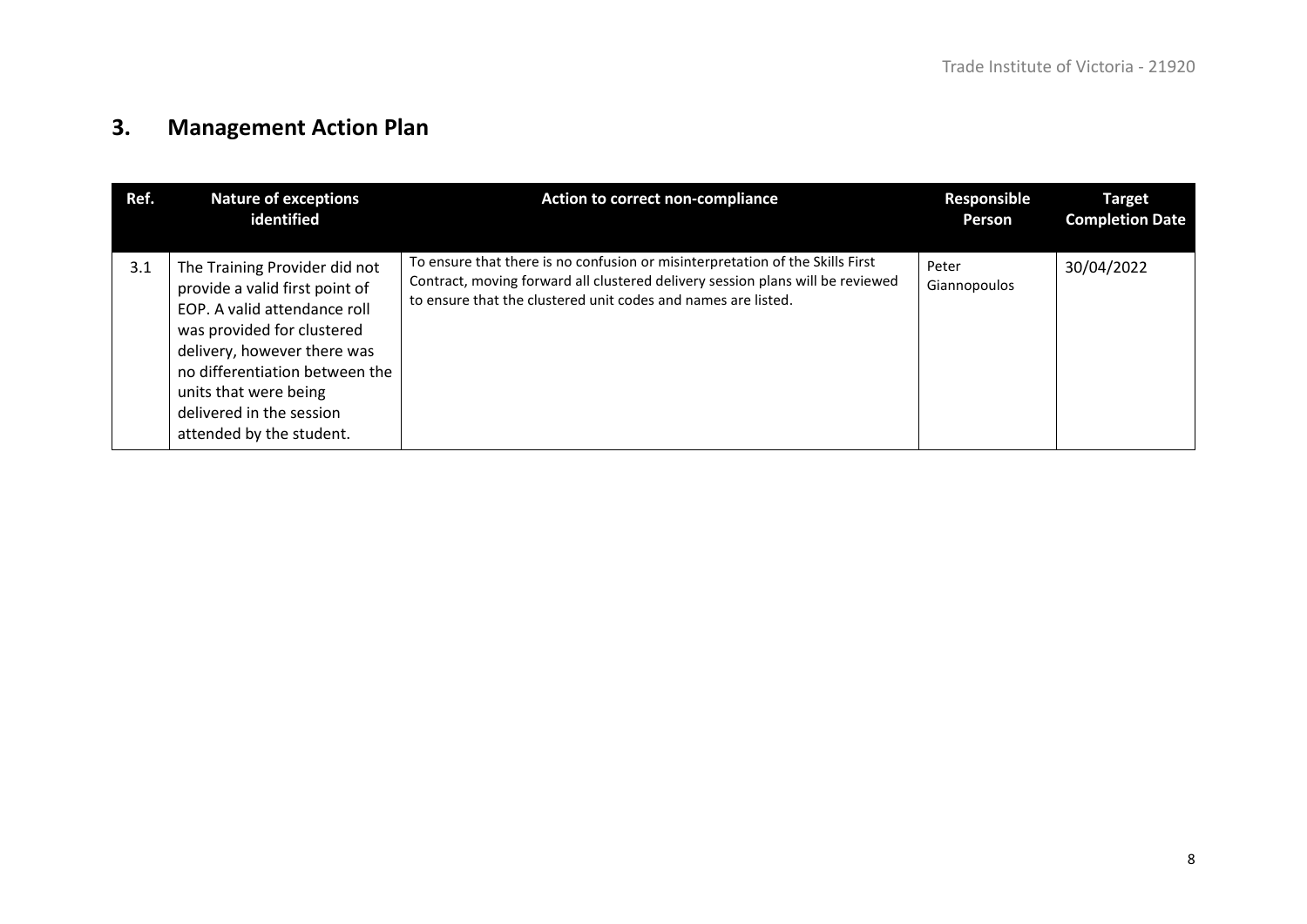### <span id="page-10-0"></span>**4. Next Steps**

The Department will review the report and determine, if necessary, any appropriate actions required to address instances of non-compliance with the Contract. Please refer to the *Skills First* Audit and Review Strategy for guidance on the range of options for further action.

For example, in some instances, monetary penalties may be imposed and/or the Department may also require a Training Provider to repay Funds paid for the delivery of Training Services following an audit.

In accordance with Clause 11.3(b)(iii) of the Contract, where a Management Action Plan has been developed the Training Provider must advise the Department in writing (including submitting appropriate documentation as determined by the Department) of compliance with and implementation of the Management Action Plan within six months of the date of this report.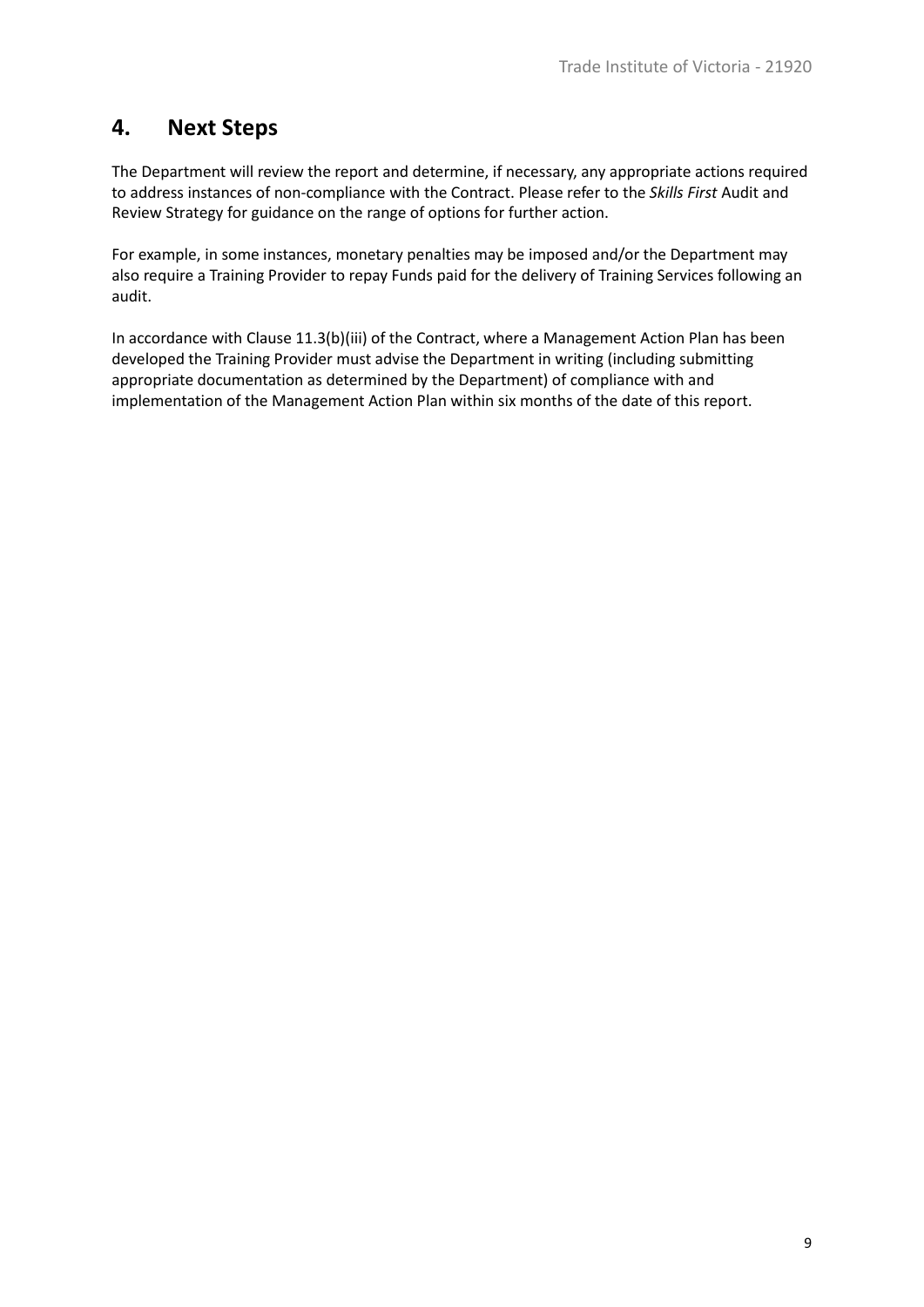<span id="page-11-0"></span>

| Sample<br>numbe | <b>Student ID</b> | <b>Program Name</b>                                                    | <b>Program ID</b> | <b>Subject Name</b>                           | <b>Subject ID</b> | <b>Activity Start Activity End</b><br><b>Date</b> | <b>Date</b>    | Rep.<br><b>Ref. 1</b> | <b>Training Provider Comments</b>                                                                                                                                                                                                                                                                                                                                                                                                                                                                                                                                                                                                                                                                                     |
|-----------------|-------------------|------------------------------------------------------------------------|-------------------|-----------------------------------------------|-------------------|---------------------------------------------------|----------------|-----------------------|-----------------------------------------------------------------------------------------------------------------------------------------------------------------------------------------------------------------------------------------------------------------------------------------------------------------------------------------------------------------------------------------------------------------------------------------------------------------------------------------------------------------------------------------------------------------------------------------------------------------------------------------------------------------------------------------------------------------------|
| 16              | PA20-<br>08777    | Certificate IV in<br><b>Building and</b><br>Construction<br>(Building) | CPC40110          | Select and prepare a<br>construction contract | CPCCBC4003<br>A   | 4/05/2021                                         | 8/07/2021      | ✓                     | Two points of EOP were provided as<br>required; an endorsed attendance roll<br>and a completed assessment.<br>Additional evidence requested by EY in<br>the form of a clustered session plan<br>was supplied to confirm compliance.<br>Further evidence of the student's<br>attendance at each of the 6 scheduled<br>classes was available but was not<br>requested.<br><b>EY Comment:</b> The sampled unit is<br>delivered by the Training Provider as<br>part of a cluster. The session plan did<br>not specify which units of competency<br>were to be delivered within each<br>training session. As such, the<br>attendance roll provided is not a valid<br>point of EOP. No update is required to<br>the Report. |
| 23              | P201-<br>08725    | Certificate IV in<br><b>Building and</b><br>Construction<br>(Building) | CPC40110          | Select and prepare a<br>construction contract | CPCCBC4003<br>Α   | 11/05/202<br>1                                    | 13/07/202<br>1 | $\checkmark$          | Two points of EOP were provided as<br>required; an endorsed attendance roll<br>and a completed assessment.<br>Additional evidence requested by EY in<br>the form of a clustered session plan<br>was supplied to confirm compliance.<br>Further evidence of the student's<br>attendance at each of the 6 scheduled<br>classes was available but was not<br>requested.                                                                                                                                                                                                                                                                                                                                                  |

## **Appendix A – Evidence of Participation Exceptions**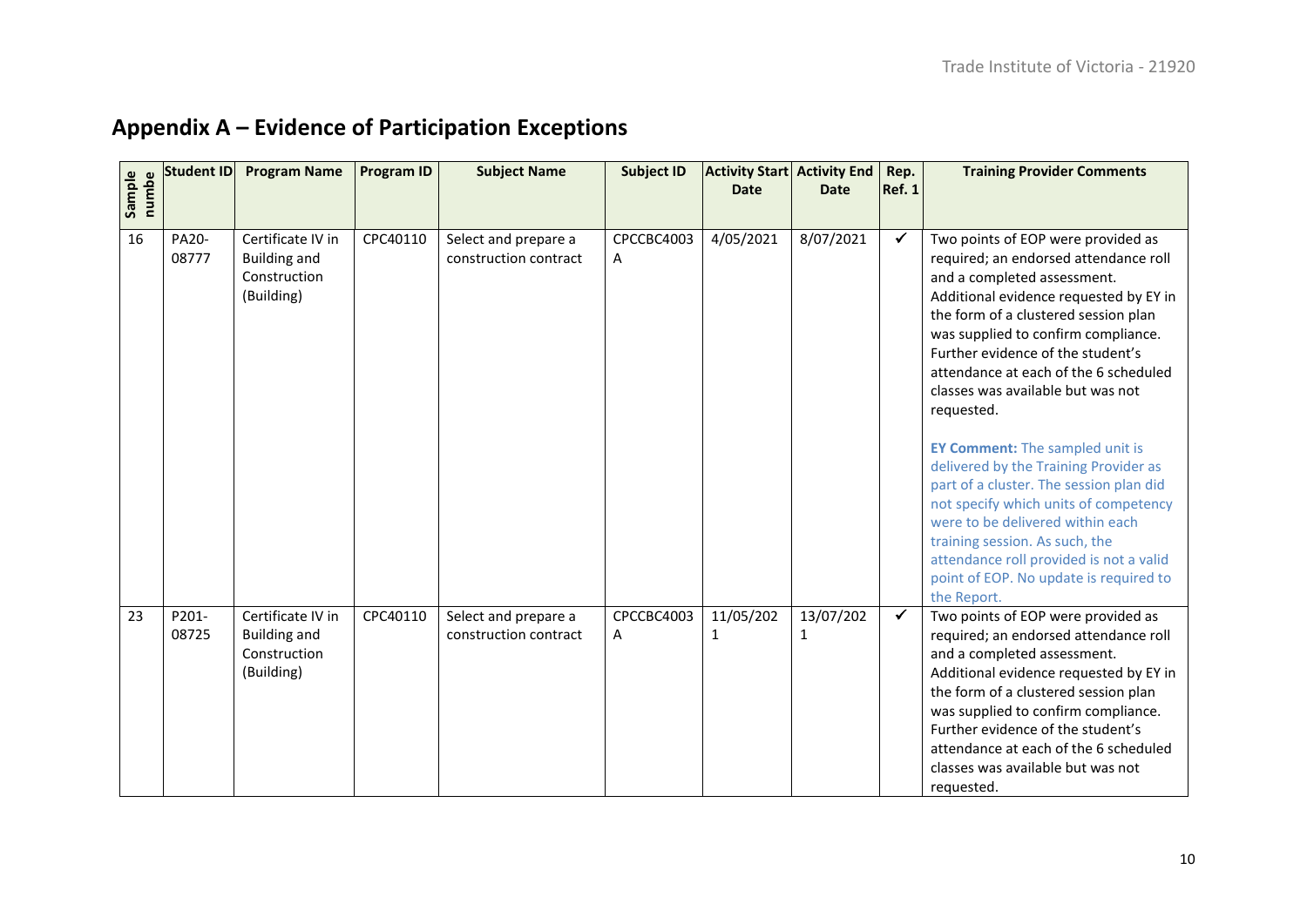| Sample<br>numbe | <b>Student ID</b> | <b>Program Name</b>                                                    | <b>Program ID</b> | <b>Subject Name</b>                                                              | <b>Subject ID</b> | <b>Activity Start Activity End</b><br><b>Date</b> | <b>Date</b>               | Rep.<br>Ref. 1 | <b>Training Provider Comments</b>                                                                                                                                                                                                                                                                                                                                                                                                                                         |
|-----------------|-------------------|------------------------------------------------------------------------|-------------------|----------------------------------------------------------------------------------|-------------------|---------------------------------------------------|---------------------------|----------------|---------------------------------------------------------------------------------------------------------------------------------------------------------------------------------------------------------------------------------------------------------------------------------------------------------------------------------------------------------------------------------------------------------------------------------------------------------------------------|
|                 |                   |                                                                        |                   |                                                                                  |                   |                                                   |                           |                | <b>EY Comment: Please refer to EY's</b><br>Comment provided above (in response<br>to sample 16).                                                                                                                                                                                                                                                                                                                                                                          |
| 28              | PA17-<br>08464    | Certificate IV in<br><b>Building and</b><br>Construction<br>(Building) | CPC40110          | Apply Structural<br>Principles to<br><b>Commercial Low Rise</b><br>Constructions | CPCCBC4011<br>B   | 26/04/202<br>$\mathbf{1}$                         | 27/06/202<br>$\mathbf{1}$ | $\checkmark$   | Two points of EOP were provided as<br>required; an endorsed attendance roll<br>and a completed assessment.<br>Additional evidence requested by EY in<br>the form of a clustered session plan<br>was supplied to confirm compliance.<br>Further evidence of the student's<br>attendance at each of the 12<br>scheduled classes was available but<br>was not requested.<br><b>EY Comment: Please refer to EY's</b><br>Comment provided above (in response<br>to sample 16). |
| 54              | PA19-<br>08635    | Certificate IV in<br><b>Building and</b><br>Construction<br>(Building) | CPC40110          | Apply Structural<br>Principles to<br><b>Commercial Low Rise</b><br>Constructions | CPCCBC4011<br>B   | 26/05/202<br>$\mathbf{1}$                         | 19/07/202<br>$\mathbf{1}$ | $\checkmark$   | Two points of EOP were provided as<br>required; an endorsed attendance roll<br>and a completed assessment.<br>Additional evidence requested by EY in<br>the form of a clustered session plan<br>was supplied to confirm compliance.<br>Further evidence of the student's<br>attendance at each of the 12<br>scheduled classes was available but<br>was not requested.<br><b>EY Comment: Please refer to EY's</b><br>Comment provided above (in response<br>to sample 16). |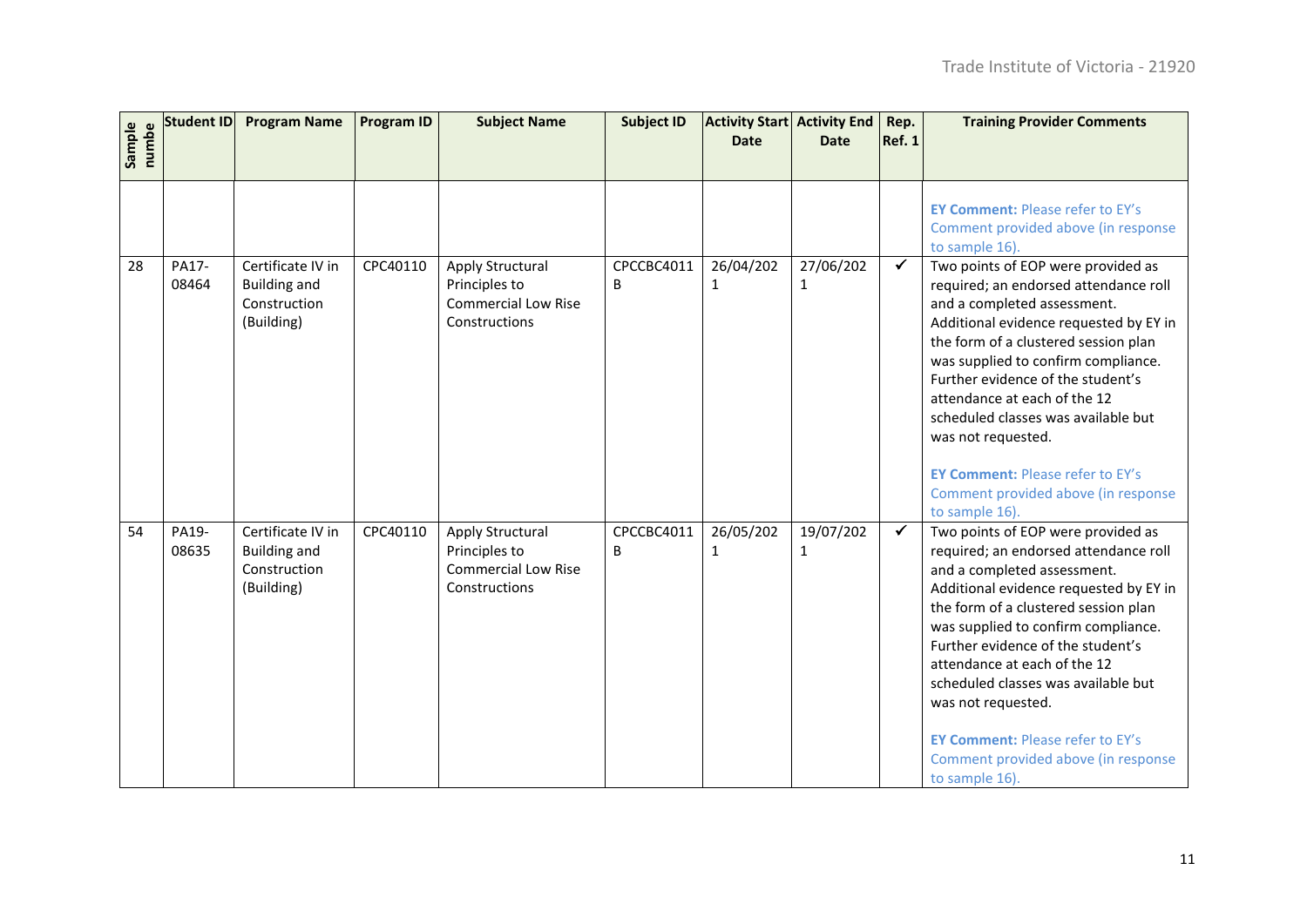| Sample<br>numbe | Student ID     | <b>Program Name</b>                                                    | <b>Program ID</b> | <b>Subject Name</b>                                                              | <b>Subject ID</b> | <b>Activity Start Activity End</b><br><b>Date</b> | <b>Date</b>               | Rep.<br><b>Ref. 1</b> | <b>Training Provider Comments</b>                                                                                                                                                                                                                                                                                                                                                                                                                                                                                                                                  |
|-----------------|----------------|------------------------------------------------------------------------|-------------------|----------------------------------------------------------------------------------|-------------------|---------------------------------------------------|---------------------------|-----------------------|--------------------------------------------------------------------------------------------------------------------------------------------------------------------------------------------------------------------------------------------------------------------------------------------------------------------------------------------------------------------------------------------------------------------------------------------------------------------------------------------------------------------------------------------------------------------|
| 57              | PA19-<br>08698 | Certificate IV in<br><b>Building and</b><br>Construction<br>(Building) | CPC40110          | Apply legal<br>requirements to<br>building and<br>construction projects          | CPCCBC4009<br>B   | 21/04/202<br>$\mathbf{1}$                         | 29/05/202<br>$\mathbf{1}$ | ✓                     | Two points of EOP were provided as<br>required; an endorsed attendance roll<br>and a completed assessment.<br>Additional evidence requested by EY in<br>the form of a clustered session plan<br>was supplied to confirm compliance.<br>Further evidence of the student's<br>attendance at each of the 6 scheduled<br>classes was available but was not<br>requested.<br><b>EY Comment: Please refer to EY's</b><br>Comment provided above (in response<br>to sample 16).                                                                                           |
| 59              | P199-<br>08502 | Certificate IV in<br><b>Building and</b><br>Construction<br>(Building) | CPC40110          | Apply Structural<br>Principles to<br><b>Commercial Low Rise</b><br>Constructions | CPCCBC4011<br>В   | 4/05/2021                                         | 23/06/202<br>1            | $\checkmark$          | Two points of EOP were provided as<br>requested: an endorsed attendance<br>roll and a contact with the Student<br>Support Team within 30 days of the<br>Activity End Date.<br>Additional information requested by<br>EY was provided within the requested<br>time frame in the form of:<br>A session plan to support<br>clustered delivery attendance;<br>Valid second point of EOP;<br>An Activity End Date matching<br>the date of formal<br>withdrawal/date of last<br>engagement;<br>Further evidence of the student's<br>attendance at 11 of the 12 scheduled |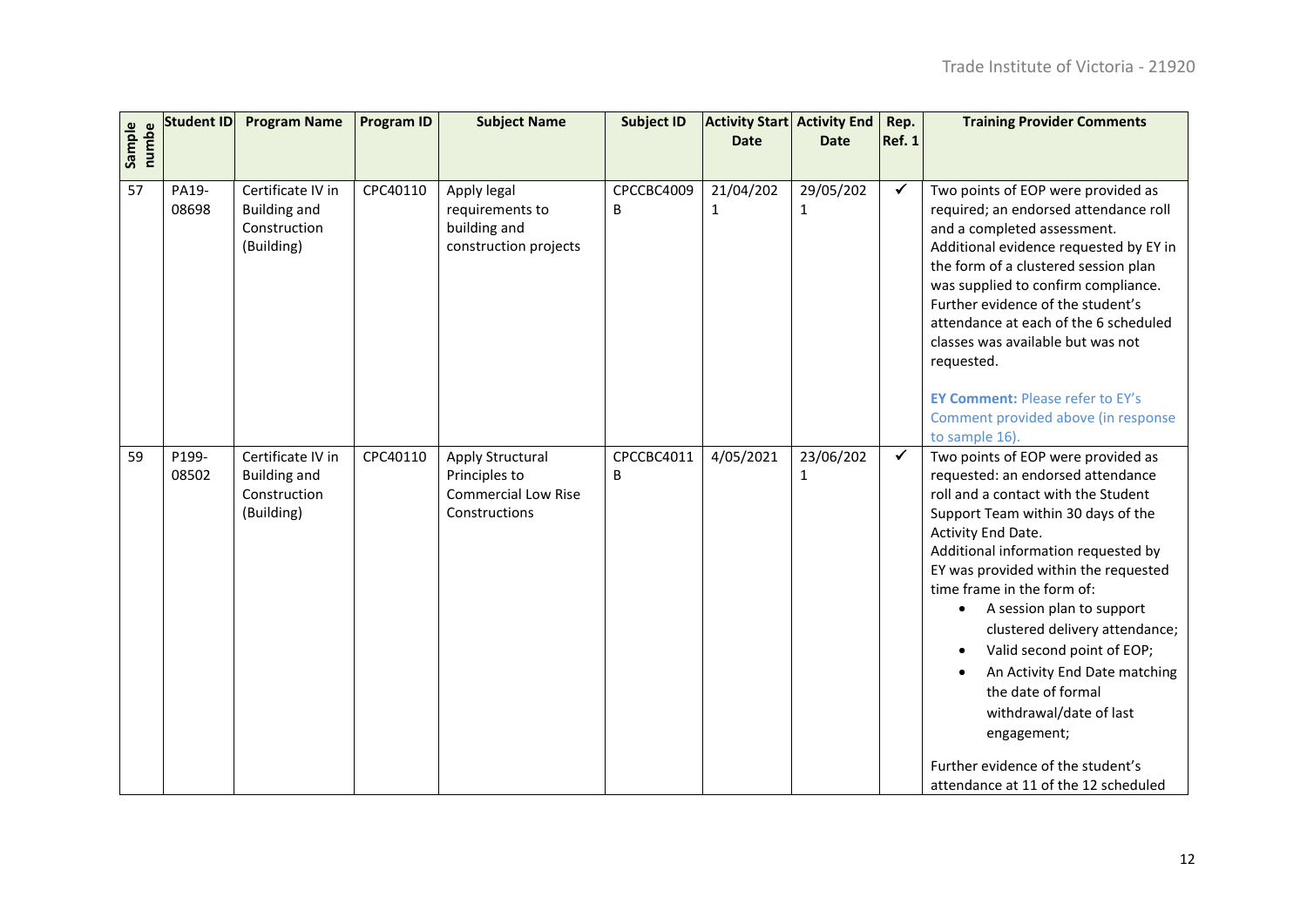|                 | Student ID     | <b>Program Name</b>                                                    | <b>Program ID</b> | <b>Subject Name</b>                                                              | <b>Subject ID</b> | <b>Activity Start Activity End</b><br><b>Date</b> | <b>Date</b>               | Rep.<br><b>Ref. 1</b> | <b>Training Provider Comments</b>                                                                                                                                                                                                                                                                                                                                                                                                                                                                                                                                                                                                                                                                                                                   |
|-----------------|----------------|------------------------------------------------------------------------|-------------------|----------------------------------------------------------------------------------|-------------------|---------------------------------------------------|---------------------------|-----------------------|-----------------------------------------------------------------------------------------------------------------------------------------------------------------------------------------------------------------------------------------------------------------------------------------------------------------------------------------------------------------------------------------------------------------------------------------------------------------------------------------------------------------------------------------------------------------------------------------------------------------------------------------------------------------------------------------------------------------------------------------------------|
| Sample<br>numbe |                |                                                                        |                   |                                                                                  |                   |                                                   |                           |                       |                                                                                                                                                                                                                                                                                                                                                                                                                                                                                                                                                                                                                                                                                                                                                     |
|                 |                |                                                                        |                   |                                                                                  |                   |                                                   |                           |                       | classes was available but was not<br>requested.<br><b>EY Comment: Please refer to EY's</b><br>Comment provided above (in response<br>to sample 16).                                                                                                                                                                                                                                                                                                                                                                                                                                                                                                                                                                                                 |
| 64              | PA18-<br>08553 | Certificate IV in<br><b>Building and</b><br>Construction<br>(Building) | CPC40110          | Apply Structural<br>Principles to<br><b>Commercial Low Rise</b><br>Constructions | CPCCBC4011<br>B   | 4/05/2021                                         | 10/08/202<br>$\mathbf{1}$ | $\checkmark$          | Two points of EOP were provided as<br>requested: an endorsed attendance<br>roll and a contact with the Student<br>Support Team within 30 days of the<br>Activity End Date.<br>Additional information requested by<br>EY was provided within the requested<br>time frame in the form of:<br>A session plan to support<br>$\bullet$<br>clustered delivery attendance;<br>Valid second point of EOP;<br>$\bullet$<br>An Activity End Date matching<br>the date of formal<br>withdrawal/date of last<br>engagement;<br>Further evidence of the student's<br>attendance at 11 of the 12 scheduled<br>classes was available but was not<br>requested.<br><b>EY Comment: Please refer to EY's</b><br>Comment provided above (in response<br>to sample 16). |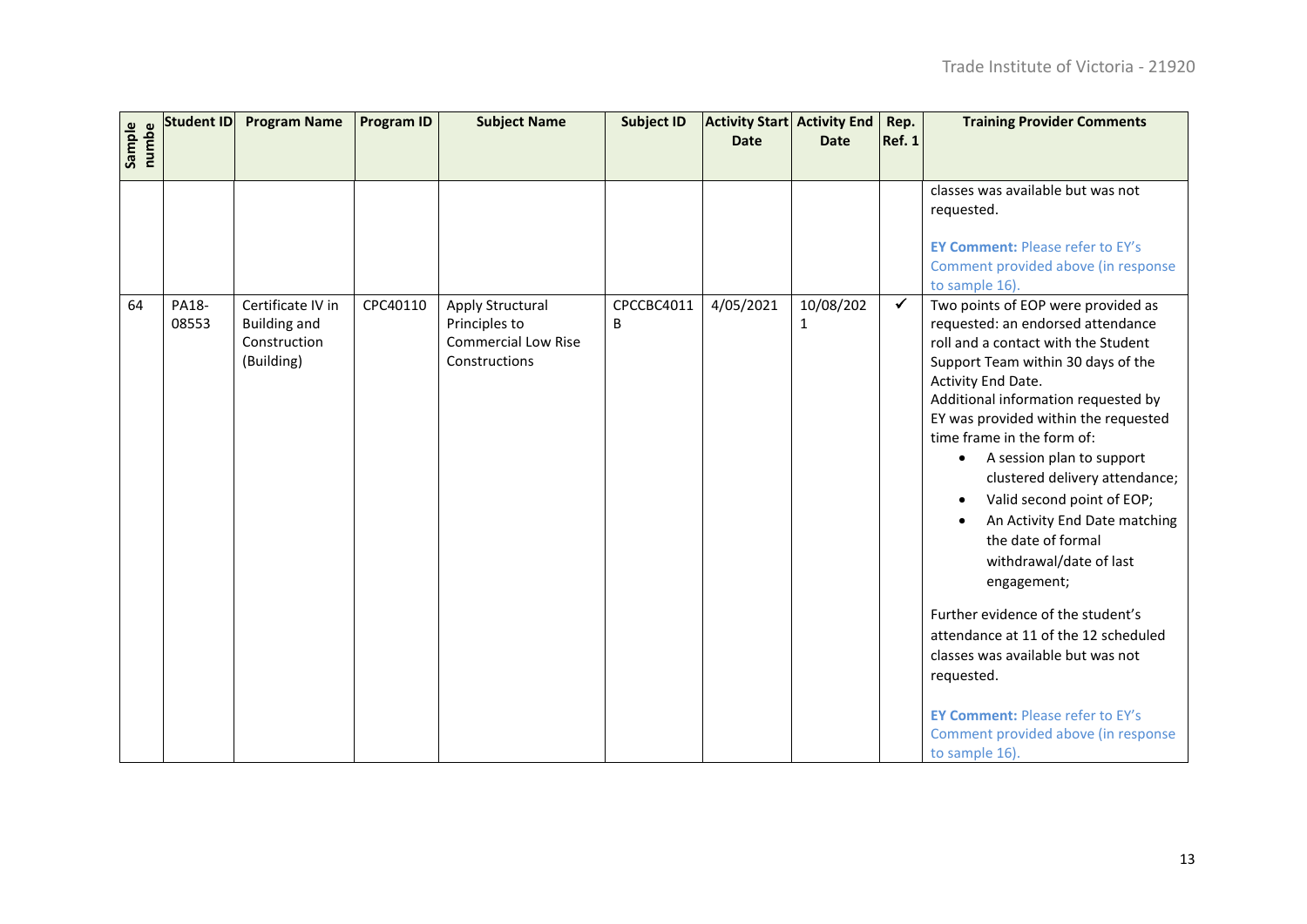| Sample<br>numbe | <b>Student ID</b> | <b>Program Name</b>                                                    | <b>Program ID</b> | <b>Subject Name</b>                                                              | <b>Subject ID</b> | <b>Activity Start Activity End</b><br><b>Date</b> | <b>Date</b>               | Rep.<br><b>Ref. 1</b> | <b>Training Provider Comments</b>                                                                                                                                                                                                                                                                                                                      |
|-----------------|-------------------|------------------------------------------------------------------------|-------------------|----------------------------------------------------------------------------------|-------------------|---------------------------------------------------|---------------------------|-----------------------|--------------------------------------------------------------------------------------------------------------------------------------------------------------------------------------------------------------------------------------------------------------------------------------------------------------------------------------------------------|
| 65              | PA21-<br>08738    | Certificate IV in<br><b>Building and</b><br>Construction<br>(Building) | CPC40110          | Select and prepare a<br>construction contract                                    | CPCCBC4003<br>A   | 17/05/202<br>$\mathbf{1}$                         | 7/07/2021                 | $\checkmark$          | Additional evidence requested by EY in<br>the form of a clustered session plan<br>was supplied to confirm compliance.<br>Further evidence of the student's<br>attendance at each of the 6 scheduled<br>classes was available but not<br>requested.<br><b>EY Comment: Please refer to EY's</b><br>Comment provided above (in response<br>to sample 16). |
| 67              | P199-<br>08449    | Certificate IV in<br><b>Building and</b><br>Construction<br>(Building) | CPC40110          | Apply Structural<br>Principles to<br><b>Commercial Low Rise</b><br>Constructions | CPCCBC4010<br>B   | 4/05/2021                                         | 17/06/202<br>1            | $\checkmark$          | Additional evidence requested by EY in<br>the form of a clustered session plan<br>was supplied to confirm compliance.<br>Further evidence of the student's<br>attendance at each of the 6 scheduled<br>classes was available but not<br>requested.<br><b>EY Comment: Please refer to EY's</b><br>Comment provided above (in response<br>to sample 16). |
| 79              | P203-<br>08948    | Certificate IV in<br><b>Building and</b><br>Construction<br>(Building) | CPC40110          | Apply structural<br>principles to<br>commercial low rise<br>constructions        | CPCCBC4011<br>B   | 18/08/202<br>$\mathbf{1}$                         | 22/09/202<br>$\mathbf{1}$ | $\checkmark$          | Additional evidence requested by EY in<br>the form of a clustered session plan<br>was supplied to confirm compliance.<br>Further evidence of the student's<br>attendance at each of the 12<br>scheduled classes was available but<br>not requested.                                                                                                    |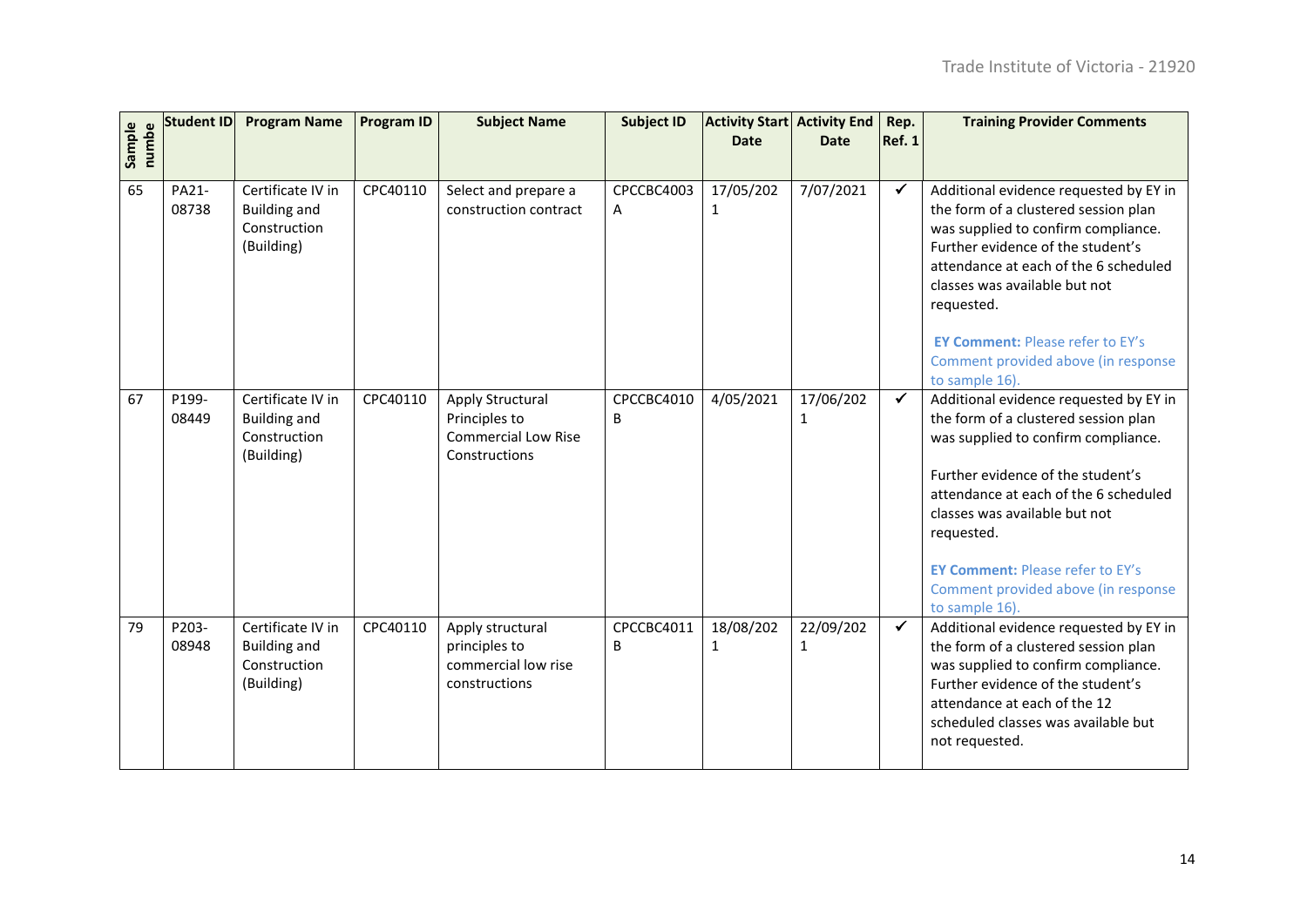| Sample<br>numbe | <b>Student ID</b> | <b>Program Name</b>                                                    | <b>Program ID</b> | <b>Subject Name</b>                                                              | <b>Subject ID</b> | <b>Activity Start Activity End</b><br><b>Date</b> | <b>Date</b>               | Rep.<br><b>Ref. 1</b> | <b>Training Provider Comments</b>                                                                                                                                                                                                                                                                                                                                                                                                                                                                  |
|-----------------|-------------------|------------------------------------------------------------------------|-------------------|----------------------------------------------------------------------------------|-------------------|---------------------------------------------------|---------------------------|-----------------------|----------------------------------------------------------------------------------------------------------------------------------------------------------------------------------------------------------------------------------------------------------------------------------------------------------------------------------------------------------------------------------------------------------------------------------------------------------------------------------------------------|
|                 |                   |                                                                        |                   |                                                                                  |                   |                                                   |                           |                       | <b>EY Comment: Please refer to EY's</b><br>Comment provided above (in response<br>to sample 16).                                                                                                                                                                                                                                                                                                                                                                                                   |
| 86              | PA19-<br>08686    | Certificate IV in<br><b>Building and</b><br>Construction<br>(Building) | CPC40110          | Select and prepare a<br>construction contract                                    | CPCCBC4003<br>A   | 21/04/202<br>1                                    | 27/07/202<br>$\mathbf{1}$ | $\checkmark$          | Additional evidence requested by EY in<br>the form of a clustered session plan<br>was supplied to confirm compliance.<br>Further evidence of the student's<br>attendance at each of the 6 scheduled<br>classes was available but not<br>requested.<br><b>EY Comment: Please refer to EY's</b><br>Comment provided above (in response<br>to sample 16).                                                                                                                                             |
| 88              | PA19-<br>08710    | Certificate IV in<br><b>Building and</b><br>Construction<br>(Building) | CPC40110          | Apply Structural<br>Principles to<br><b>Commercial Low Rise</b><br>Constructions | CPCCBC4011<br>B   | 26/05/202<br>$\mathbf{1}$                         | 15/07/202<br>$\mathbf{1}$ | $\checkmark$          | Two points of EOP were provided as<br>requested: an endorsed attendance<br>roll and a contact with the Student<br>Support Team within 30 days of the<br>Activity End Date.<br>Additional information requested by<br>EY was provided within the requested<br>time frame in the form of:<br>A session plan to support<br>$\bullet$<br>clustered delivery attendance;<br>Valid second point of EOP;<br>An Activity End Date matching<br>the date of formal<br>withdrawal/date of last<br>engagement; |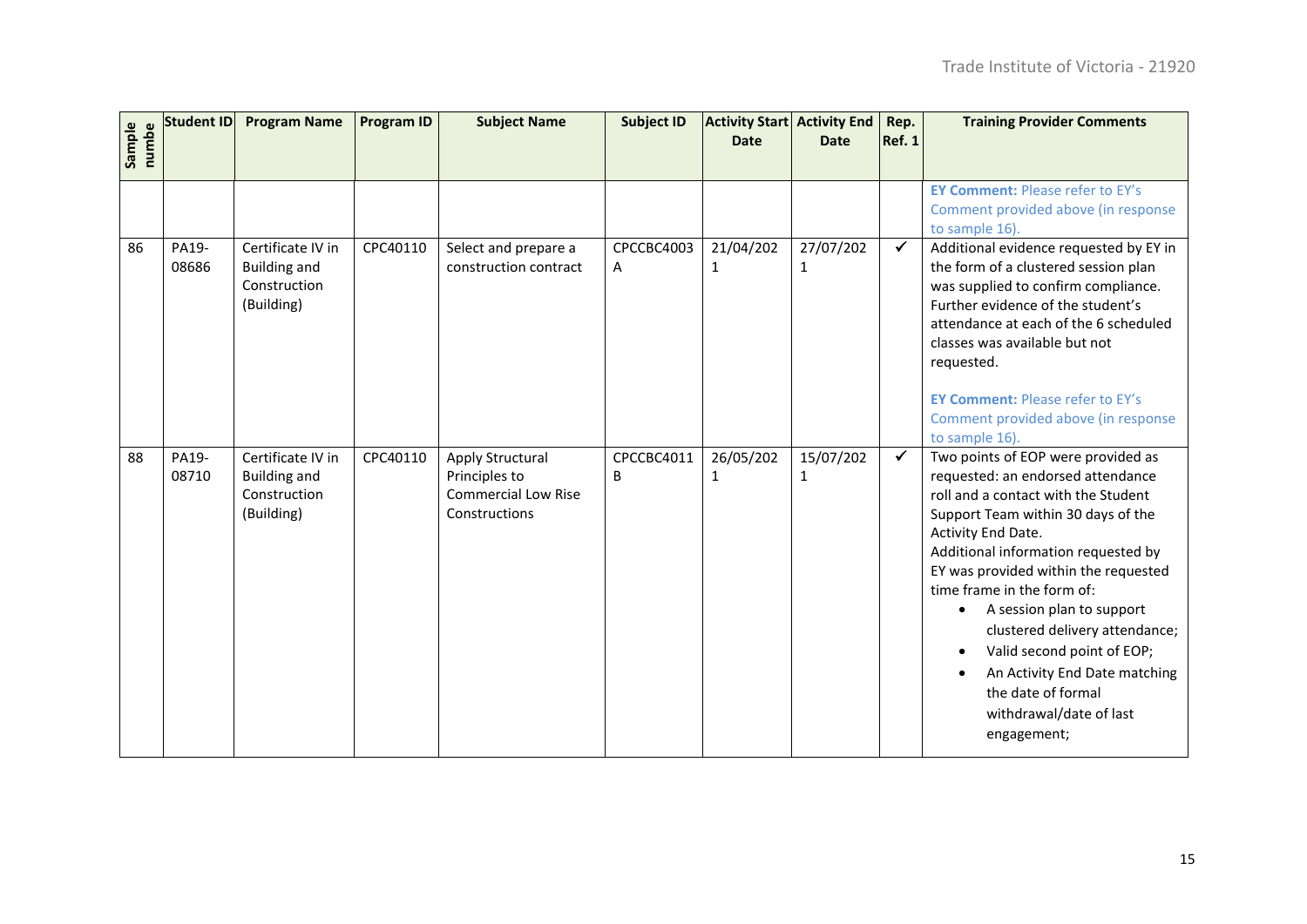| Sample<br>numbe | <b>Student ID</b> | <b>Program Name</b>                                                    | <b>Program ID</b> | <b>Subject Name</b>                                                       | <b>Subject ID</b> | <b>Activity Start Activity End</b><br><b>Date</b> | <b>Date</b> | Rep.<br><b>Ref. 1</b> | <b>Training Provider Comments</b>                                                                                                                                                                                                                                                                                                                       |
|-----------------|-------------------|------------------------------------------------------------------------|-------------------|---------------------------------------------------------------------------|-------------------|---------------------------------------------------|-------------|-----------------------|---------------------------------------------------------------------------------------------------------------------------------------------------------------------------------------------------------------------------------------------------------------------------------------------------------------------------------------------------------|
|                 |                   |                                                                        |                   |                                                                           |                   |                                                   |             |                       |                                                                                                                                                                                                                                                                                                                                                         |
|                 |                   |                                                                        |                   |                                                                           |                   |                                                   |             |                       | Further evidence of the student's<br>attendance 12 scheduled classes was<br>available but was not requested.<br><b>EY Comment: Please refer to EY's</b><br>Comment provided above (in response<br>to sample 16).                                                                                                                                        |
| 93              | P204-<br>09041    | Certificate IV in<br><b>Building and</b><br>Construction<br>(Building) | CPC40110          | Apply legal<br>requirements to<br>building and<br>construction projects   | CPCCBC4009<br>B   | 2/08/2021                                         | 4/10/2021   | $\checkmark$          | Additional evidence requested by EY in<br>the form of a clustered session plan<br>was supplied to confirm compliance.<br>Further evidence of the student's<br>attendance at each of the 12<br>scheduled classes was available but<br>not requested.<br><b>EY Comment: Please refer to EY's</b><br>Comment provided above (in response<br>to sample 16). |
| 113             | P201-<br>08740    | Certificate IV in<br><b>Building and</b><br>Construction<br>(Building) | CPC40110          | Apply structural<br>principles to<br>commercial low rise<br>constructions | CPCCBC4011<br>B   | 24/06/202<br>$\mathbf{1}$                         | 3/08/2021   | $\checkmark$          | Additional evidence requested by EY in<br>the form of a clustered session plan<br>was supplied to confirm compliance.<br>Further evidence of the student's<br>attendance at each of the 12<br>scheduled classes was available but<br>not requested.<br><b>EY Comment: Please refer to EY's</b><br>Comment provided above (in response<br>to sample 16). |
| 117             | PA28-<br>09089    | Certificate IV in<br><b>Building and</b>                               | CPC40110          | Apply legal<br>requirements to                                            | CPCCBC4009<br>B   | 24/08/202<br>$\mathbf{1}$                         | 8/10/2021   | $\checkmark$          | Additional evidence requested by EY in<br>the form of a clustered session plan<br>was supplied to confirm compliance.                                                                                                                                                                                                                                   |